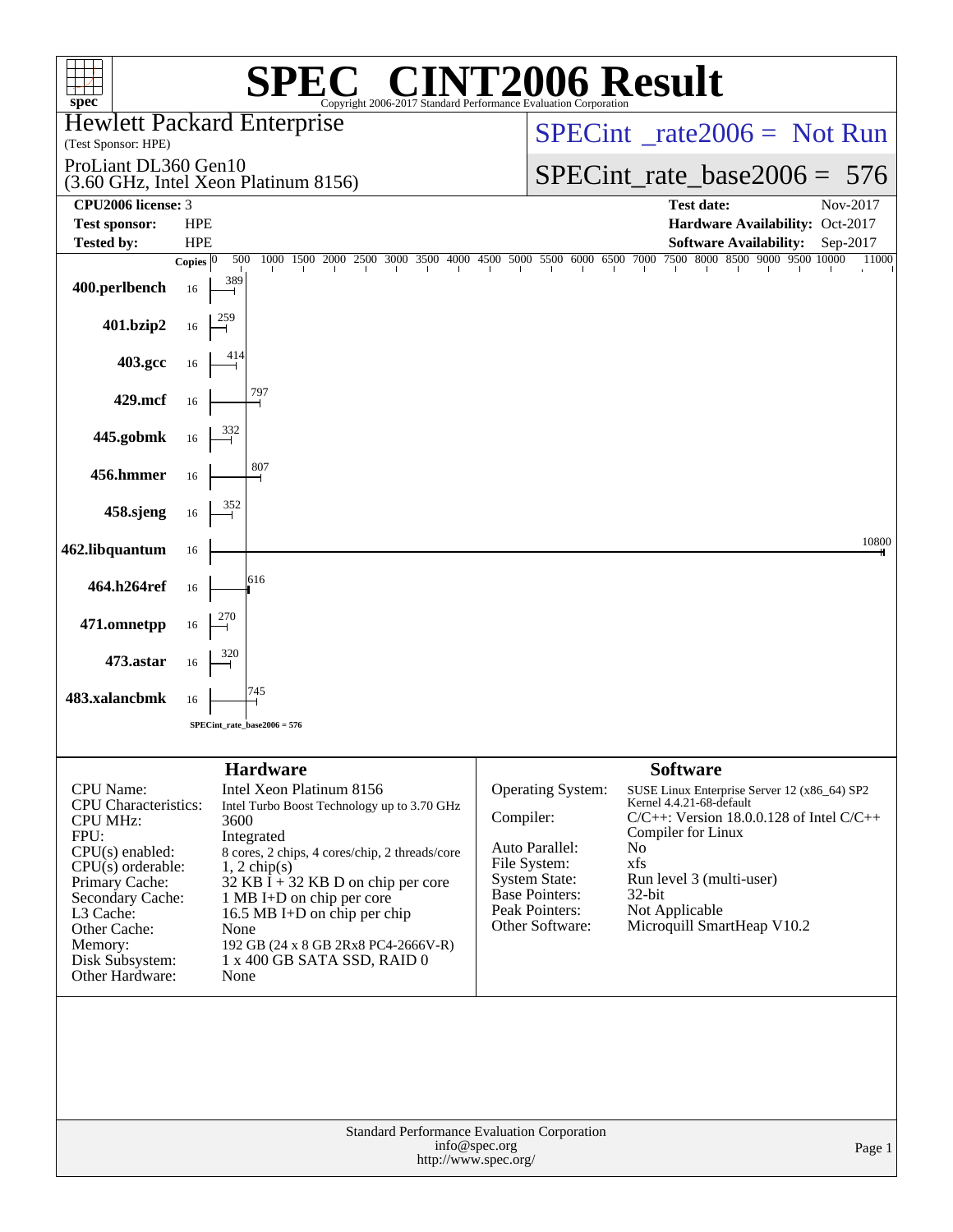

Hewlett Packard Enterprise

(Test Sponsor: HPE)

ProLiant DL360 Gen10

(3.60 GHz, Intel Xeon Platinum 8156)

[SPECint\\_rate2006 =](http://www.spec.org/auto/cpu2006/Docs/result-fields.html#SPECintrate2006) Not Run

## [SPECint\\_rate\\_base2006 =](http://www.spec.org/auto/cpu2006/Docs/result-fields.html#SPECintratebase2006) 576

**[CPU2006 license:](http://www.spec.org/auto/cpu2006/Docs/result-fields.html#CPU2006license)** 3 **[Test date:](http://www.spec.org/auto/cpu2006/Docs/result-fields.html#Testdate)** Nov-2017 **[Test sponsor:](http://www.spec.org/auto/cpu2006/Docs/result-fields.html#Testsponsor)** HPE **[Hardware Availability:](http://www.spec.org/auto/cpu2006/Docs/result-fields.html#HardwareAvailability)** Oct-2017 **[Tested by:](http://www.spec.org/auto/cpu2006/Docs/result-fields.html#Testedby)** HPE **[Software Availability:](http://www.spec.org/auto/cpu2006/Docs/result-fields.html#SoftwareAvailability)** Sep-2017

### **[Results Table](http://www.spec.org/auto/cpu2006/Docs/result-fields.html#ResultsTable)**

|                                                                                                          | <b>Base</b>   |                |       |                |       |                | <b>Peak</b>      |               |                |              |                |              |                |              |
|----------------------------------------------------------------------------------------------------------|---------------|----------------|-------|----------------|-------|----------------|------------------|---------------|----------------|--------------|----------------|--------------|----------------|--------------|
| <b>Benchmark</b>                                                                                         | <b>Copies</b> | <b>Seconds</b> | Ratio | <b>Seconds</b> | Ratio | <b>Seconds</b> | Ratio            | <b>Copies</b> | <b>Seconds</b> | <b>Ratio</b> | <b>Seconds</b> | <b>Ratio</b> | <b>Seconds</b> | <b>Ratio</b> |
| 400.perlbench                                                                                            | 16            | 402            | 389   | 403            | 388   | 398            | 3931             |               |                |              |                |              |                |              |
| 401.bzip2                                                                                                | 16            | 597            | 259   | 598            | 258   | 595            | <b>259</b>       |               |                |              |                |              |                |              |
| $403.\mathrm{gcc}$                                                                                       | 16            | 310            | 415   | 312            | 413   | 311            | 414              |               |                |              |                |              |                |              |
| $429$ .mcf                                                                                               | 16            | 184            | 792   | 183            | 797   | 183            | 797I             |               |                |              |                |              |                |              |
| $445$ .gobmk                                                                                             | 16            | 505            | 332   | 505            | 332   | 505            | 332l             |               |                |              |                |              |                |              |
| 456.hmmer                                                                                                | 16            | 185            | 807   | 185            | 807   | 184            | 812              |               |                |              |                |              |                |              |
| $458$ .sjeng                                                                                             | 16            | 550            | 352   | 550            | 352   | 550            | 352l             |               |                |              |                |              |                |              |
| 462.libquantum                                                                                           | 16            | 30.7           | 10800 | 30.5           | 10900 | 30.6           | 10800            |               |                |              |                |              |                |              |
| 464.h264ref                                                                                              | 16            | 575            | 616   | 571            | 620   | 597            | 593 <sub>l</sub> |               |                |              |                |              |                |              |
| 471.omnetpp                                                                                              | 16            | 370            | 270   | 373            | 268   | 371            | 270              |               |                |              |                |              |                |              |
| $473$ . astar                                                                                            | 16            | 352            | 319   | 349            | 322   | 351            | <u>320</u>       |               |                |              |                |              |                |              |
| 483.xalancbmk                                                                                            | 16            | 148            | 746   | 148            | 745   | 149            | <b>739</b>       |               |                |              |                |              |                |              |
| Results appear in the order in which they were run. Bold underlined text indicates a median measurement. |               |                |       |                |       |                |                  |               |                |              |                |              |                |              |

#### **[Submit Notes](http://www.spec.org/auto/cpu2006/Docs/result-fields.html#SubmitNotes)**

 The numactl mechanism was used to bind copies to processors. The config file option 'submit' was used to generate numactl commands to bind each copy to a specific processor. For details, please see the config file.

### **[Operating System Notes](http://www.spec.org/auto/cpu2006/Docs/result-fields.html#OperatingSystemNotes)**

 Stack size set to unlimited using "ulimit -s unlimited" Transparent Huge Pages enabled by default Filesystem page cache cleared with: shell invocation of 'sync; echo 3 > /proc/sys/vm/drop\_caches' prior to run runspec command invoked through numactl i.e.: numactl --interleave=all runspec <etc> irqbalance disabled with "service irqbalance stop" tuned profile set wtih "tuned-adm profile throughput-performance" VM Dirty ratio was set to 40 using "echo 40 > /proc/sys/vm/dirty\_ratio" Numa balancing was disabled using "echo 0 > /proc/sys/kernel/numa\_balancing"

### **[Platform Notes](http://www.spec.org/auto/cpu2006/Docs/result-fields.html#PlatformNotes)**

BIOS Configuration: Thermal Configuration set to Maximum Cooling LLC Prefetch set to Enabled LLC Dead Line Allocation set to Disabled Memory Patrol Scrubbing set to Disabled Workload Profile set to General Throughput Compute Minimum Processor Idle Power Core C-State set to C1E Sysinfo program /home/cpu2006/config/sysinfo.rev6993 Continued on next page

> Standard Performance Evaluation Corporation [info@spec.org](mailto:info@spec.org) <http://www.spec.org/>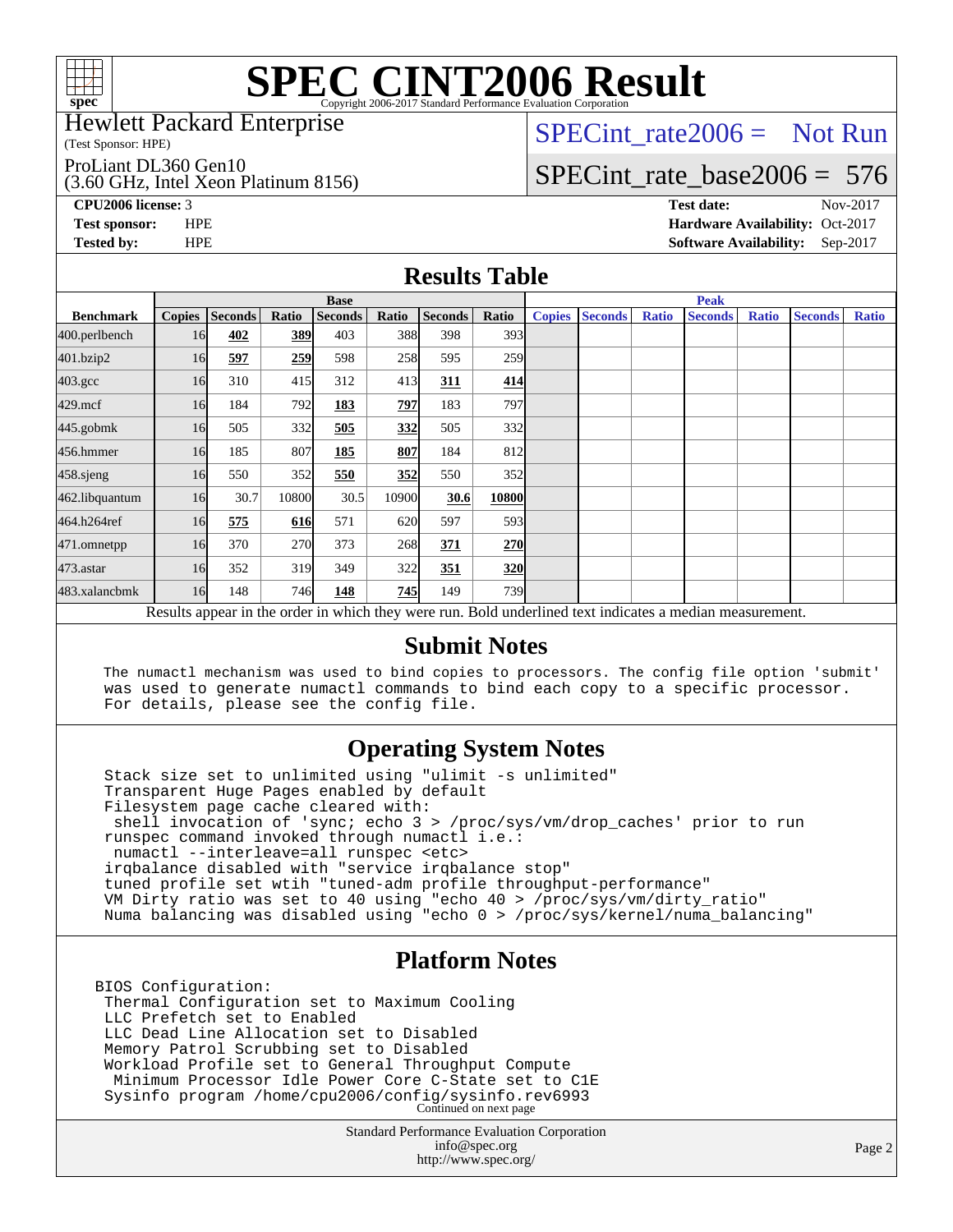

Hewlett Packard Enterprise

(Test Sponsor: HPE)

[SPECint\\_rate2006 =](http://www.spec.org/auto/cpu2006/Docs/result-fields.html#SPECintrate2006) Not Run

(3.60 GHz, Intel Xeon Platinum 8156) ProLiant DL360 Gen10

[SPECint\\_rate\\_base2006 =](http://www.spec.org/auto/cpu2006/Docs/result-fields.html#SPECintratebase2006) 576

**[CPU2006 license:](http://www.spec.org/auto/cpu2006/Docs/result-fields.html#CPU2006license)** 3 **[Test date:](http://www.spec.org/auto/cpu2006/Docs/result-fields.html#Testdate)** Nov-2017 **[Test sponsor:](http://www.spec.org/auto/cpu2006/Docs/result-fields.html#Testsponsor)** HPE **[Hardware Availability:](http://www.spec.org/auto/cpu2006/Docs/result-fields.html#HardwareAvailability)** Oct-2017 **[Tested by:](http://www.spec.org/auto/cpu2006/Docs/result-fields.html#Testedby)** HPE **[Software Availability:](http://www.spec.org/auto/cpu2006/Docs/result-fields.html#SoftwareAvailability)** Sep-2017

#### **[Platform Notes \(Continued\)](http://www.spec.org/auto/cpu2006/Docs/result-fields.html#PlatformNotes)**

<http://www.spec.org/>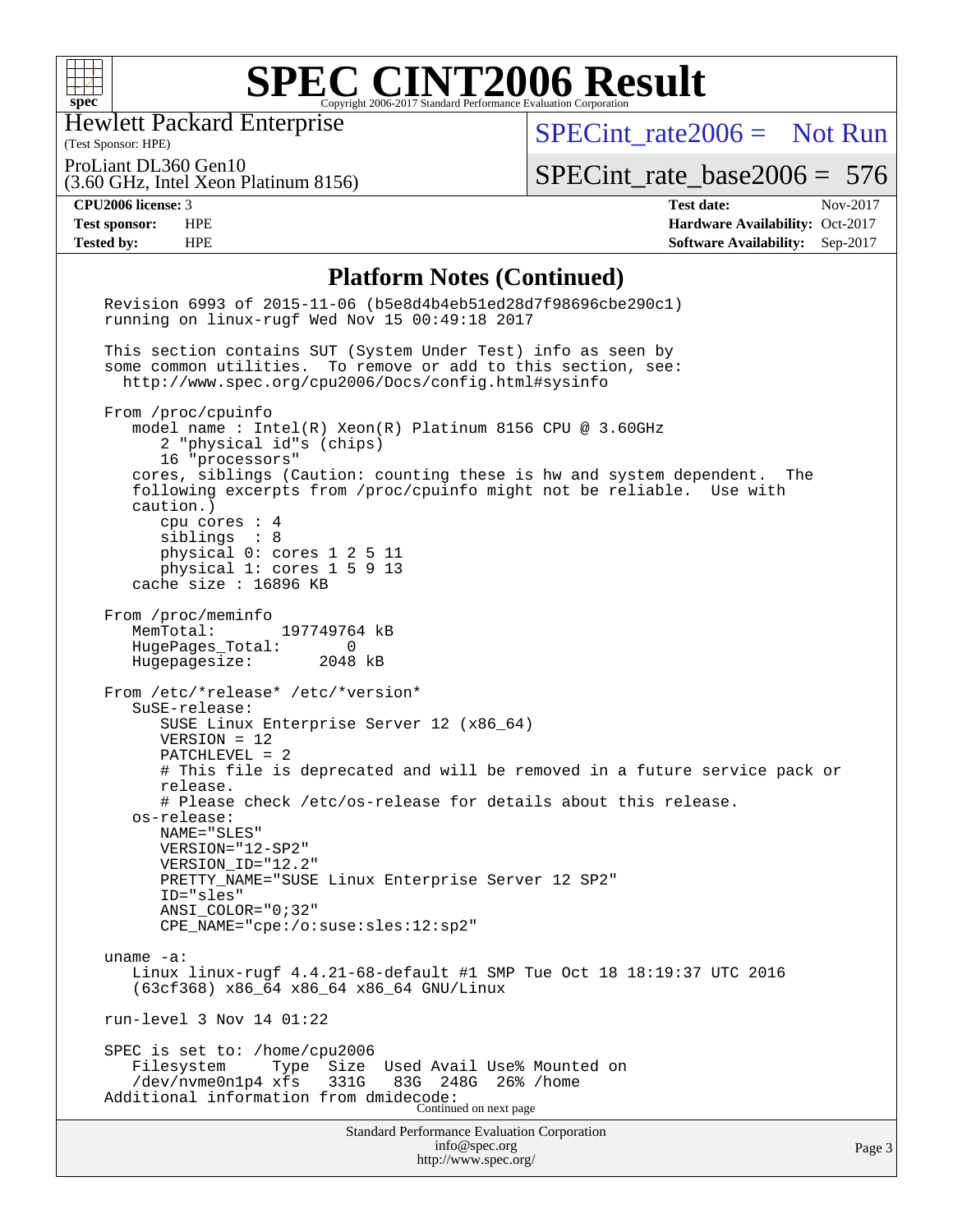

Hewlett Packard Enterprise

(Test Sponsor: HPE)

[SPECint\\_rate2006 =](http://www.spec.org/auto/cpu2006/Docs/result-fields.html#SPECintrate2006) Not Run

ProLiant DL360 Gen10

(3.60 GHz, Intel Xeon Platinum 8156)

[SPECint\\_rate\\_base2006 =](http://www.spec.org/auto/cpu2006/Docs/result-fields.html#SPECintratebase2006) 576

**[CPU2006 license:](http://www.spec.org/auto/cpu2006/Docs/result-fields.html#CPU2006license)** 3 **[Test date:](http://www.spec.org/auto/cpu2006/Docs/result-fields.html#Testdate)** Nov-2017 **[Test sponsor:](http://www.spec.org/auto/cpu2006/Docs/result-fields.html#Testsponsor)** HPE **[Hardware Availability:](http://www.spec.org/auto/cpu2006/Docs/result-fields.html#HardwareAvailability)** Oct-2017 **[Tested by:](http://www.spec.org/auto/cpu2006/Docs/result-fields.html#Testedby)** HPE **[Software Availability:](http://www.spec.org/auto/cpu2006/Docs/result-fields.html#SoftwareAvailability)** Sep-2017

#### **[Platform Notes \(Continued\)](http://www.spec.org/auto/cpu2006/Docs/result-fields.html#PlatformNotes)**

 Warning: Use caution when you interpret this section. The 'dmidecode' program reads system data which is "intended to allow hardware to be accurately determined", but the intent may not be met, as there are frequent changes to hardware, firmware, and the "DMTF SMBIOS" standard.

 BIOS HPE U32 09/29/2017 Memory: 24x UNKNOWN NOT AVAILABLE 8 GB 2 rank 2666 MHz

(End of data from sysinfo program)

### **[General Notes](http://www.spec.org/auto/cpu2006/Docs/result-fields.html#GeneralNotes)**

Environment variables set by runspec before the start of the run: LD\_LIBRARY\_PATH = "/home/cpu2006/libs/32:/home/cpu2006/libs/64:/home/cpu2006/sh10.2"

 Binaries compiled on a system with 1x Intel Core i7-4790 CPU + 32GB RAM memory using Redhat Enterprise Linux 7.2

### **[Base Compiler Invocation](http://www.spec.org/auto/cpu2006/Docs/result-fields.html#BaseCompilerInvocation)**

[C benchmarks](http://www.spec.org/auto/cpu2006/Docs/result-fields.html#Cbenchmarks):

[icc -m32 -L/opt/intel/compilers\\_and\\_libraries\\_2018.0.082/linux/lib/ia32](http://www.spec.org/cpu2006/results/res2017q4/cpu2006-20171128-50881.flags.html#user_CCbase_intel_icc_355c401af4d5dc87e09103a6bbcae1c6)

[C++ benchmarks:](http://www.spec.org/auto/cpu2006/Docs/result-fields.html#CXXbenchmarks) [icpc -m32 -L/opt/intel/compilers\\_and\\_libraries\\_2018.0.082/linux/lib/ia32](http://www.spec.org/cpu2006/results/res2017q4/cpu2006-20171128-50881.flags.html#user_CXXbase_intel_icpc_b34a6f497613b30bc6bf10051974f22f)

### **[Base Portability Flags](http://www.spec.org/auto/cpu2006/Docs/result-fields.html#BasePortabilityFlags)**

 400.perlbench: [-D\\_FILE\\_OFFSET\\_BITS=64](http://www.spec.org/cpu2006/results/res2017q4/cpu2006-20171128-50881.flags.html#user_basePORTABILITY400_perlbench_file_offset_bits_64_438cf9856305ebd76870a2c6dc2689ab) [-DSPEC\\_CPU\\_LINUX\\_IA32](http://www.spec.org/cpu2006/results/res2017q4/cpu2006-20171128-50881.flags.html#b400.perlbench_baseCPORTABILITY_DSPEC_CPU_LINUX_IA32)  $401.bzip2$ : [-D\\_FILE\\_OFFSET\\_BITS=64](http://www.spec.org/cpu2006/results/res2017q4/cpu2006-20171128-50881.flags.html#user_basePORTABILITY401_bzip2_file_offset_bits_64_438cf9856305ebd76870a2c6dc2689ab) 403.gcc: [-D\\_FILE\\_OFFSET\\_BITS=64](http://www.spec.org/cpu2006/results/res2017q4/cpu2006-20171128-50881.flags.html#user_basePORTABILITY403_gcc_file_offset_bits_64_438cf9856305ebd76870a2c6dc2689ab) 429.mcf: [-D\\_FILE\\_OFFSET\\_BITS=64](http://www.spec.org/cpu2006/results/res2017q4/cpu2006-20171128-50881.flags.html#user_basePORTABILITY429_mcf_file_offset_bits_64_438cf9856305ebd76870a2c6dc2689ab) 445.gobmk: [-D\\_FILE\\_OFFSET\\_BITS=64](http://www.spec.org/cpu2006/results/res2017q4/cpu2006-20171128-50881.flags.html#user_basePORTABILITY445_gobmk_file_offset_bits_64_438cf9856305ebd76870a2c6dc2689ab) 456.hmmer: [-D\\_FILE\\_OFFSET\\_BITS=64](http://www.spec.org/cpu2006/results/res2017q4/cpu2006-20171128-50881.flags.html#user_basePORTABILITY456_hmmer_file_offset_bits_64_438cf9856305ebd76870a2c6dc2689ab) 458.sjeng: [-D\\_FILE\\_OFFSET\\_BITS=64](http://www.spec.org/cpu2006/results/res2017q4/cpu2006-20171128-50881.flags.html#user_basePORTABILITY458_sjeng_file_offset_bits_64_438cf9856305ebd76870a2c6dc2689ab) 462.libquantum: [-D\\_FILE\\_OFFSET\\_BITS=64](http://www.spec.org/cpu2006/results/res2017q4/cpu2006-20171128-50881.flags.html#user_basePORTABILITY462_libquantum_file_offset_bits_64_438cf9856305ebd76870a2c6dc2689ab) [-DSPEC\\_CPU\\_LINUX](http://www.spec.org/cpu2006/results/res2017q4/cpu2006-20171128-50881.flags.html#b462.libquantum_baseCPORTABILITY_DSPEC_CPU_LINUX) 464.h264ref: [-D\\_FILE\\_OFFSET\\_BITS=64](http://www.spec.org/cpu2006/results/res2017q4/cpu2006-20171128-50881.flags.html#user_basePORTABILITY464_h264ref_file_offset_bits_64_438cf9856305ebd76870a2c6dc2689ab) 471.omnetpp: [-D\\_FILE\\_OFFSET\\_BITS=64](http://www.spec.org/cpu2006/results/res2017q4/cpu2006-20171128-50881.flags.html#user_basePORTABILITY471_omnetpp_file_offset_bits_64_438cf9856305ebd76870a2c6dc2689ab) 473.astar: [-D\\_FILE\\_OFFSET\\_BITS=64](http://www.spec.org/cpu2006/results/res2017q4/cpu2006-20171128-50881.flags.html#user_basePORTABILITY473_astar_file_offset_bits_64_438cf9856305ebd76870a2c6dc2689ab) 483.xalancbmk: [-D\\_FILE\\_OFFSET\\_BITS=64](http://www.spec.org/cpu2006/results/res2017q4/cpu2006-20171128-50881.flags.html#user_basePORTABILITY483_xalancbmk_file_offset_bits_64_438cf9856305ebd76870a2c6dc2689ab) [-DSPEC\\_CPU\\_LINUX](http://www.spec.org/cpu2006/results/res2017q4/cpu2006-20171128-50881.flags.html#b483.xalancbmk_baseCXXPORTABILITY_DSPEC_CPU_LINUX)

> Standard Performance Evaluation Corporation [info@spec.org](mailto:info@spec.org) <http://www.spec.org/>